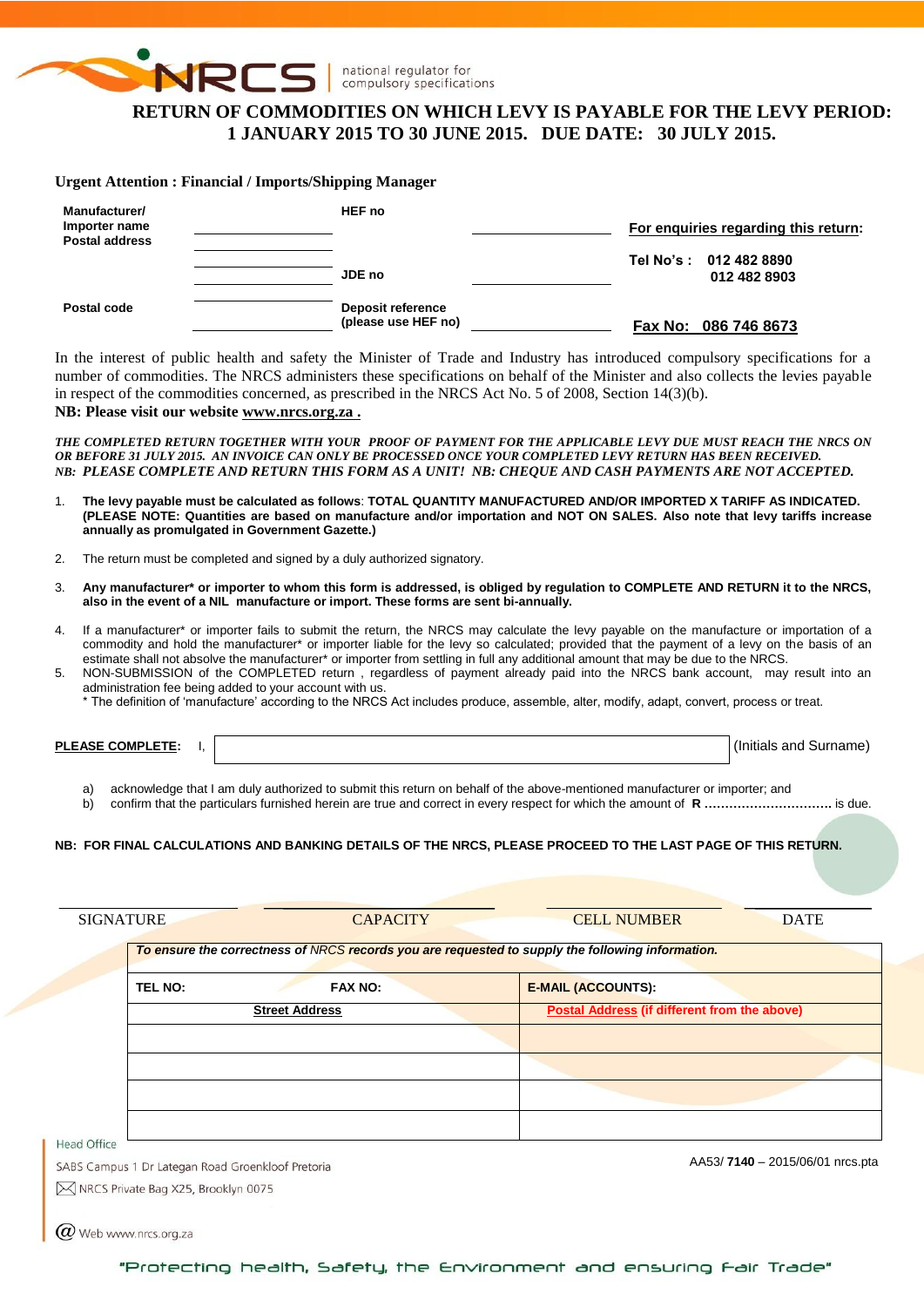## **ELECTRICAL APPARATUS**

#### **PLEASE NOTE: TOTAL QUANTITY TO BE ROUNDED OFF TO THE NEXT FULL UNIT ( 1 UNIT = 10/100 items or any part thereof)**

| Code | Description of commodity                                                                                                             |                                      | Quantity                 | Quantity                             | Quantity                         |              |                        |                     |              |
|------|--------------------------------------------------------------------------------------------------------------------------------------|--------------------------------------|--------------------------|--------------------------------------|----------------------------------|--------------|------------------------|---------------------|--------------|
|      |                                                                                                                                      | Manufactured<br><b>Jan to March</b>  | Imported<br>Jan to March | Manufactured<br><b>April to June</b> | Imported<br><b>April to June</b> | <b>Total</b> | Unit                   | <b>Tariff</b>       | Levy payable |
| 7120 | Portable television antennae<br>(IEC 60065 / VC 8055)                                                                                |                                      |                          |                                      |                                  |              | 100 Items              | R 7,69              |              |
|      |                                                                                                                                      |                                      |                          |                                      |                                  |              |                        |                     |              |
| 7121 | Audio Equipment, e.g. Hi-Fi Systems, Radio's, etc<br>(IEC 60065 / VC 8055)                                                           |                                      |                          |                                      |                                  |              | 10 Items               | R 5,54              |              |
| 7123 | Audio Equipment e.g. Hi-Fi Systems, Radio's, etc - Energy                                                                            |                                      |                          |                                      |                                  |              | 10 Items               | R11,20              |              |
| 7122 | <b>Efficiency and Labelling</b><br>(VC 9008)<br>Visual Equipment e.g. TV's, VCR's, DVD Players, etc.                                 |                                      |                          |                                      |                                  |              | <b>Item</b>            | R <sub>1,59</sub>   |              |
|      | (IEC 60065 / VC 8055)                                                                                                                |                                      |                          |                                      |                                  |              |                        |                     |              |
| 7124 | Visual Equipment e.g. TV's VCR's, DVD Players, etc. - Energy<br><b>Efficiency and Labelling</b><br>(VC 9008)                         |                                      |                          |                                      |                                  |              | <b>Item</b>            | R 1,20              |              |
| 7209 | Lamp Control Gear<br>(VC 9087)                                                                                                       |                                      |                          |                                      |                                  |              | <b>Item</b>            | R 0,50              |              |
|      |                                                                                                                                      |                                      |                          |                                      |                                  |              |                        |                     |              |
| 7210 | Luminaires and Lighting Appliances, e.g. fluorescent, fixed,<br>portable, hand-held lamps, lighting chains, flood lights,            |                                      |                          |                                      |                                  |              | 10 Items               | R 1,54              |              |
|      | Christmas tree lighting sets, etc.<br>(IEC 60598 / VC 9012)                                                                          |                                      |                          |                                      |                                  |              |                        |                     |              |
| 7211 | (VC 8011)<br>Lamp holders                                                                                                            |                                      |                          |                                      |                                  |              | 100 Items              | R 3,06              |              |
| 7212 | Starters for tubular fluorescent lamps                                                                                               | (VC 8039)                            |                          |                                      |                                  |              | 100 Items              | $\overline{R1,54}$  |              |
| 7213 | Incandescent lamps (globes)                                                                                                          | (VC 8043)                            |                          |                                      |                                  |              | 100 Items              | R 1,54              |              |
| 7214 | Single-Capped Fluorescent Lamps (CFL)<br>$\ast$<br>( <b>VC</b> 9091)                                                                 |                                      |                          |                                      |                                  |              | 10 Items               | R <sub>1,41</sub>   |              |
| 7510 | (VC 8008)<br>Plugs                                                                                                                   |                                      |                          |                                      |                                  |              | 100 Items              | R <sub>1,54</sub>   |              |
| 7511 | Socket outlets                                                                                                                       | (VC 8008)                            |                          |                                      |                                  |              | 10 Items               | R <sub>1,54</sub>   |              |
| 7512 | Socket outlet adaptors, including "Janus" couplers                                                                                   | ( <b>VC</b> 8008)                    |                          |                                      |                                  |              | 100 Items              | R <sub>10</sub> ,75 |              |
| 7513 | $(\overline{\text{VC } 8003})$<br>Switches for Fixed installations                                                                   |                                      |                          |                                      |                                  |              | $\overline{100}$ Items | R 9,23              |              |
| 7514 | (VC 8052)<br>Switches for Appliances                                                                                                 |                                      |                          |                                      |                                  |              | 100 Items              | R3,06               |              |
| 7517 | Cord Sets with plug and appliance coupler<br>(VC 8029)                                                                               |                                      |                          |                                      |                                  |              | 100 Items              | R <sub>12</sub> ,31 |              |
| 7518 | Cord Extension Sets - without switches                                                                                               | ( <b>VC</b> 8029)                    |                          |                                      |                                  |              | 10 Items               | R 2,31              |              |
| 7519 | Cord Extension Sets - with switches                                                                                                  | (VC 8029)                            |                          |                                      |                                  |              | $\overline{10}$ Items  | $R$ 4,16            |              |
| 7520 | ( <b>VC</b> 8029)<br>Cord Extension Sets - with switches and MCCB                                                                    |                                      |                          |                                      |                                  |              | 10 Items               | R <sub>13</sub> ,52 |              |
| 7521 | ( <b>VC</b> 8029)<br>Cord Extension Sets - with switches and ELPU                                                                    |                                      |                          |                                      |                                  |              | 10 Items               | R <sub>15,99</sub>  |              |
| 7610 | <b>Flexible Cords</b>                                                                                                                | $\overline{\text{(\text{VC 8006})}}$ |                          |                                      |                                  |              | $100$ Kg               | R 4,61              |              |
| 7611 | (VC 8077)<br>Electric Cables - fixed installations, Medium Voltage<br>(VC 8075)<br>Electric Cables - fixed installations Low Voltage |                                      |                          |                                      |                                  |              | $100$ Kg               | R 4,61              |              |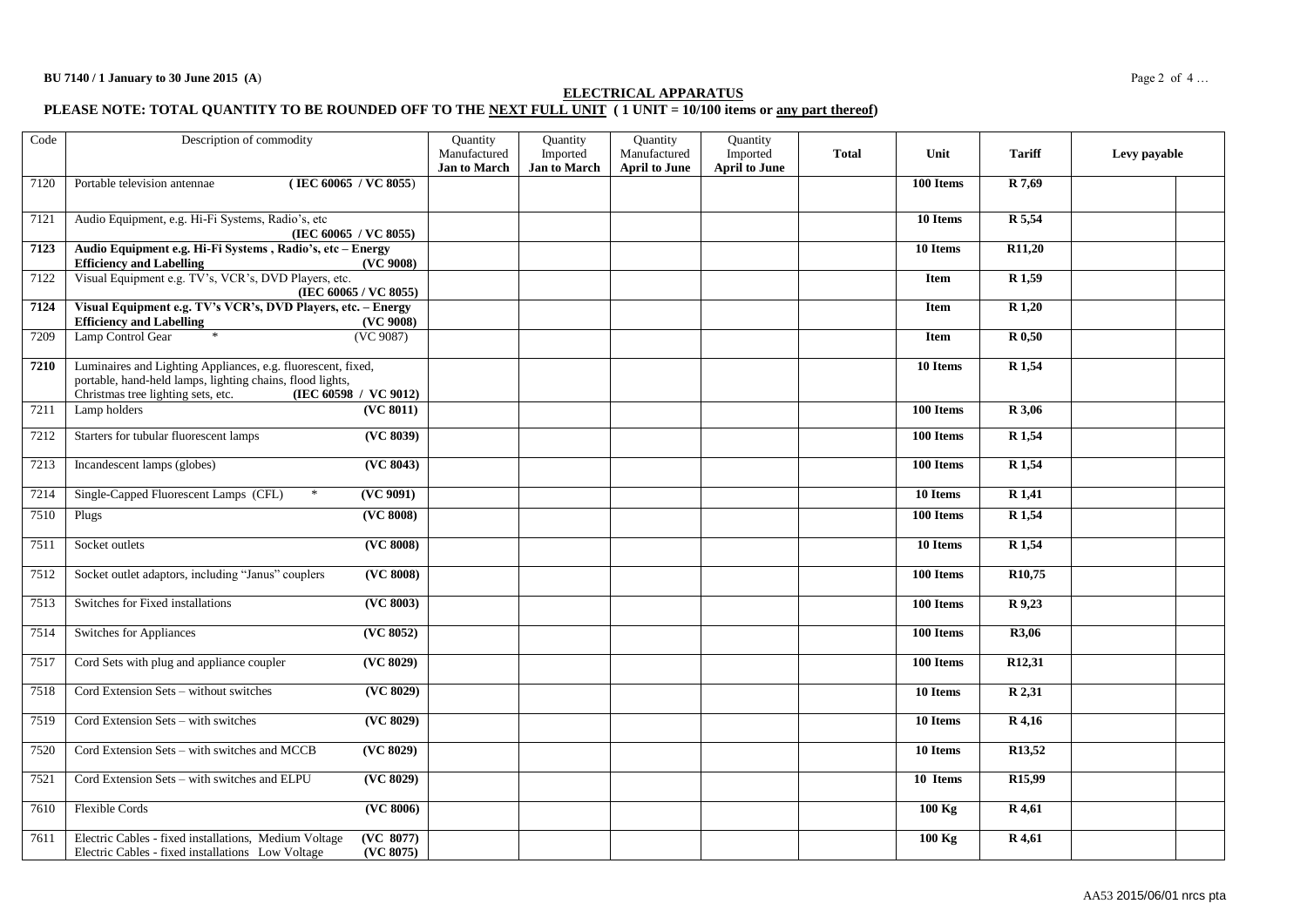| Code | <b>Description of Commodity</b>                                                                                                                                                                                                                         | Quantity<br>Manufactured<br><b>Jan to March</b> | Quantity<br>Imported<br><b>Jan to March</b> | Quantity<br>Manufactured<br><b>April to June</b> | Quantity<br>Imported<br><b>April to June</b> | <b>Total</b> | Unit        | <b>Tariff</b>       | Levy Payable |  |
|------|---------------------------------------------------------------------------------------------------------------------------------------------------------------------------------------------------------------------------------------------------------|-------------------------------------------------|---------------------------------------------|--------------------------------------------------|----------------------------------------------|--------------|-------------|---------------------|--------------|--|
| 7710 | Moulded case circuit-breakers : Single pole<br>(VC 8036)                                                                                                                                                                                                |                                                 |                                             |                                                  |                                              |              | 10 Items    | <b>R</b> 1,70       |              |  |
| 7711 | Moulded case circuit-breakers : Double pole<br>(VC 8036)                                                                                                                                                                                                |                                                 |                                             |                                                  |                                              |              | 10 Items    | R 5,69              |              |  |
| 7712 | Moulded case circuit-breakers: Triple pole<br>(VC 8036)                                                                                                                                                                                                 |                                                 |                                             |                                                  |                                              |              | 10 items    | <b>R</b> 8.00       |              |  |
| 7713 | Moulded case circuit-breakers: Four pole<br>(VC 8036)                                                                                                                                                                                                   |                                                 |                                             |                                                  |                                              |              | 10 Items    | R 9,53              |              |  |
| 7719 | Transportable motor operated tools: .e.g. table saw thickness planers<br>(IEC 61029) / VC 8055)<br>etc.                                                                                                                                                 |                                                 |                                             |                                                  |                                              |              | 10 Items    | R <sub>11</sub> ,22 |              |  |
| 7720 | Hand-held electric power tools, e.g. lathes, saws, grinders, drills,<br>electric gardening and agricultural equipment, etc.<br>(IEC 60745 / VC 8055)                                                                                                    |                                                 |                                             |                                                  |                                              |              | 10 Items    | <b>R</b> 9,07       |              |  |
| 7721 | Earth leakage protection units: Single phase<br>(VC 8035)                                                                                                                                                                                               |                                                 |                                             |                                                  |                                              |              | 10 Items    | R13,24              |              |  |
| 7722 | Earth leakage protection units: Multi phase<br>(VC 8035)                                                                                                                                                                                                |                                                 |                                             |                                                  |                                              |              | 10 Items    | R <sub>25</sub> ,05 |              |  |
| 7810 | $\overline{\text{(\text{VC 8012})}}$<br>Appliance couplers                                                                                                                                                                                              |                                                 |                                             |                                                  |                                              |              | 100 Items   | R 4,61              |              |  |
| 7811 | <b>Appliance - Small:</b><br>(e.g. Vacuum cleaners, heaters, electric irons, heated blankets, fans,<br>hairdryers, kettles, motor-operated appliances, instantaneous water<br>heaters, soldering irons, battery chargers etc.)<br>(IEC 60335 / VC 8055) |                                                 |                                             |                                                  |                                              |              | 10 Items    | R <sub>1</sub> ,54  |              |  |
| 7813 | <b>Appliance - Large:</b><br>(e.g. Freezers, refrigerators, dishwashers, washing machines, tumble<br>dryers, air conditioning units, catering equipment, microwave ovens,<br>(IEC 60335 / VC 8055)<br>stoves .etc.)                                     |                                                 |                                             |                                                  |                                              |              | Item        | R <sub>1,94</sub>   |              |  |
| 7815 | Hot water storage tanks for domestic use<br>(VC 9006)                                                                                                                                                                                                   |                                                 |                                             |                                                  |                                              |              | <b>Item</b> | R <sub>1,94</sub>   |              |  |
| 7816 | Integral and close-coupled domestic solar water heaters<br>(VC 9004)                                                                                                                                                                                    |                                                 |                                             |                                                  |                                              |              | <b>Item</b> | R 5,35              |              |  |
| 7812 | Information Technology (IT) equipment and business systems,<br>(e.g. computers, monitors, printers, copiers, fax machines,<br>scanners, modems, routers etc.<br>(IEC 60950 / VC 8055)                                                                   |                                                 |                                             |                                                  |                                              |              | <b>Item</b> | R4,57               |              |  |
| 7814 | Information Technology (IT) components, e.g. power-supplies,<br>cell phone battery chargers, motherboards, etc.<br>(IEC 60950 / VC 8055)                                                                                                                |                                                 |                                             |                                                  |                                              |              | 100 Items   | R47,66              |              |  |

# **\*\*\*NB: For technical advice please phone 012 482 8767 – Operational Manager**